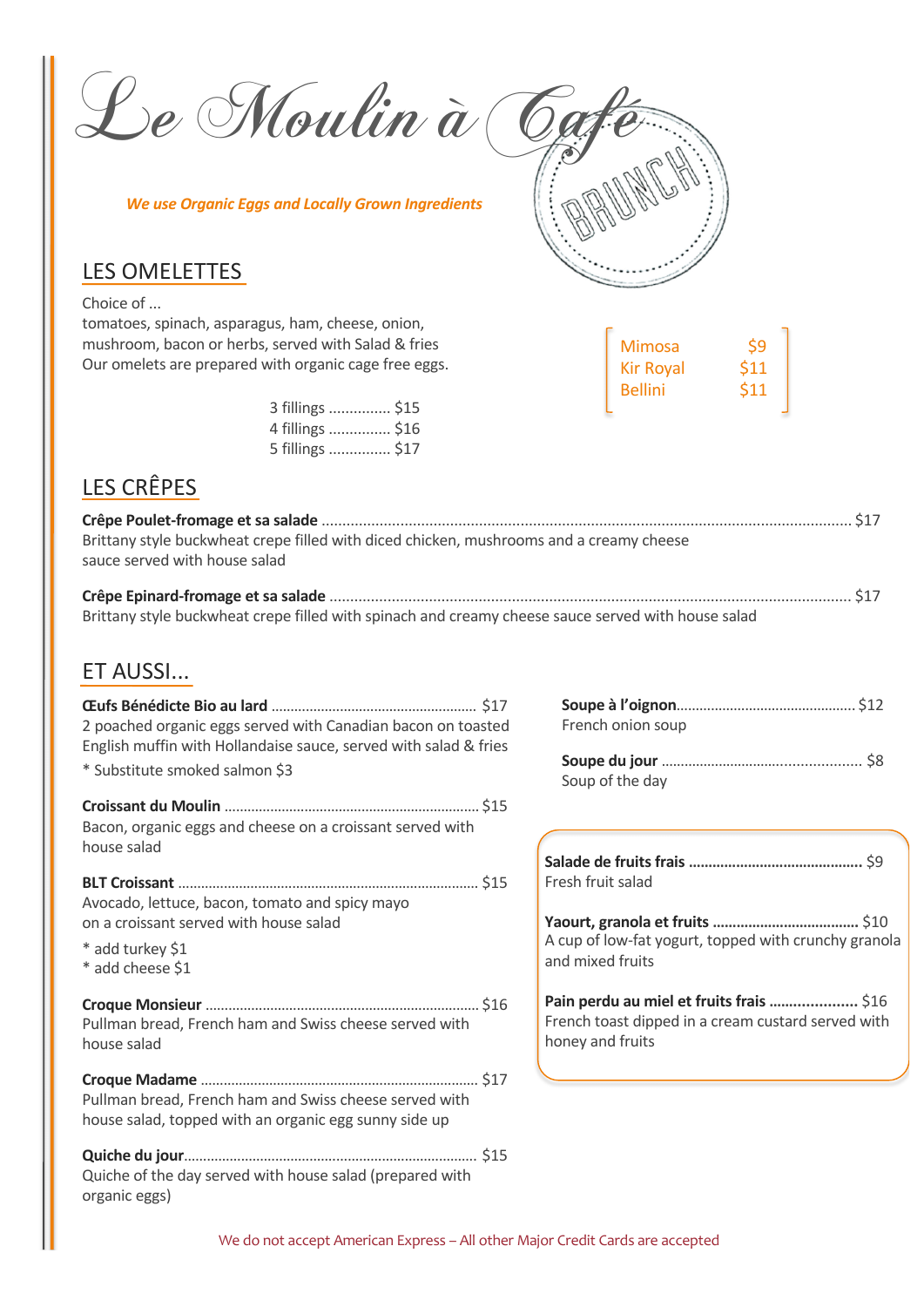Le Moulin à Café

### LES PLATS

| Choice of mixed greens or arugula salad with croutons dressed with parmesan cheese<br>*add avocado \$4, chicken \$5 or steak \$6                                                   |  |
|------------------------------------------------------------------------------------------------------------------------------------------------------------------------------------|--|
| Seven grain toast, avocado & lime juice<br>*add Egg \$2                                                                                                                            |  |
| Yellowfin Tuna in olive oil, French string beans, hard-boiled organic egg, red potatoes, tomatoes, Niçoise olives,<br>anchovies and mixed greens. Substitute with Grilled Tuna \$4 |  |
| Pan seared skirt steak with 2 organic eggs sunny side up served with house salad & French fries                                                                                    |  |
| Grilled lamb sausage served with house salad & French fries                                                                                                                        |  |
| Sirloin burger with cheddar, blue or Swiss cheese, topped with crispy bacon served with French fries                                                                               |  |

#### SIDES

#### **VIENNOISERIES**

| <b>Basket of Mini Viennoiseries</b> |  |
|-------------------------------------|--|
|                                     |  |
|                                     |  |
|                                     |  |
|                                     |  |
|                                     |  |
|                                     |  |
|                                     |  |

## LES DESSERTS \$7

Mousse au Chocolat (prepared with organic eggs) Crème Brûlée (prepared with organic eggs) Our pastry Chef's Cakes